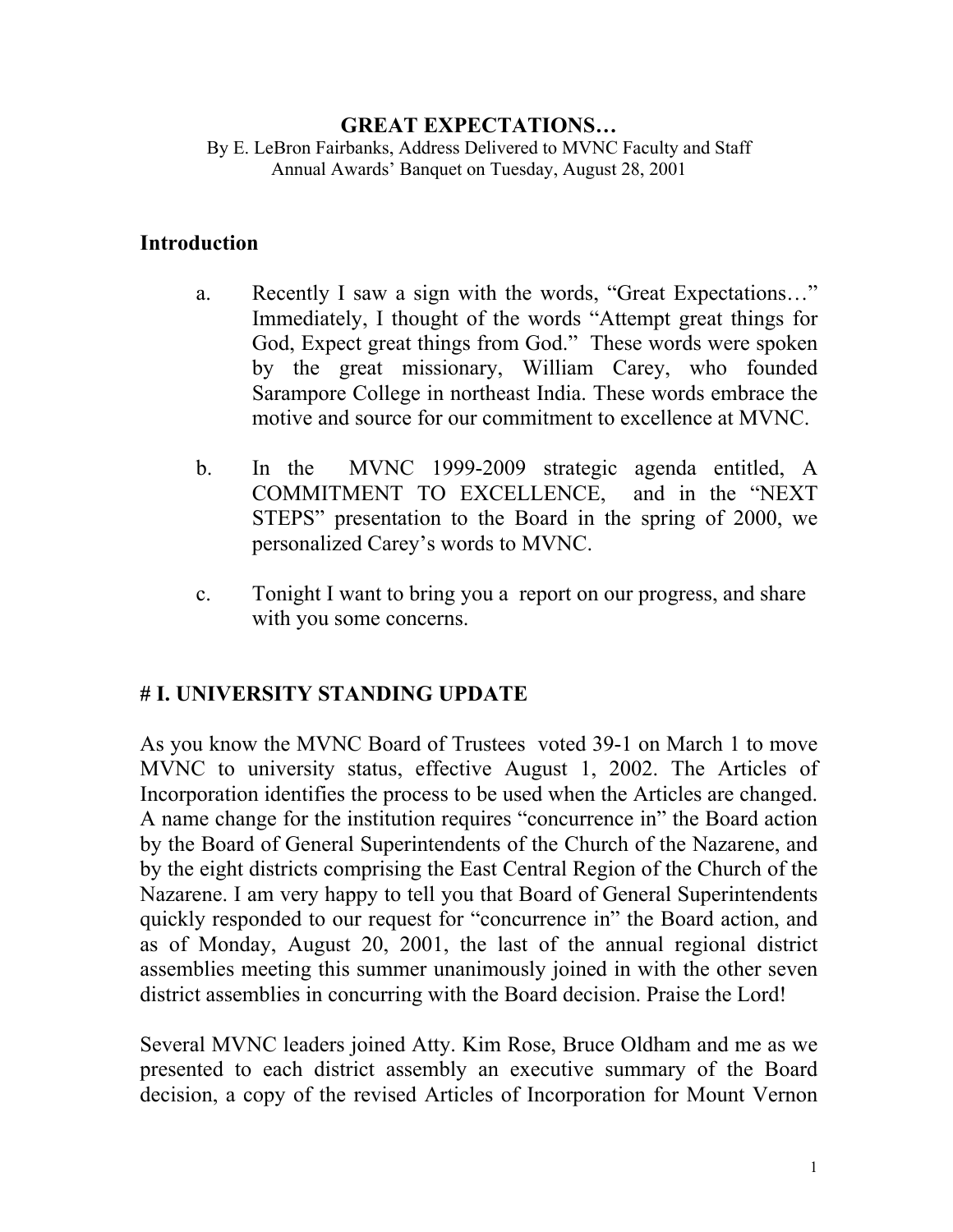Nazarene University. Following the presentation of the video, "MVNC, Then and Now", opportunities were given for questions, and a vote was taken. Only one no vote was registered throughout this process during the summer.

An Ad Hoc committee on University Transition has met twice over the past several weeks. The committee is preparing a detailed timeline and "to do" list for us to follow through the next few months. In the meantime I have several suggestions for us to consider as we approach August 1, 2002:

- \* Please do not use the term "university" this year when referring to MVNC even though others outside our school may. If others do refer to us this year as a university, we will not correct them and make it an issue..
- \* The contact person regarding transition to university status is Bruce Oldham in his role as Executive Assistant to the President. He is chairing the Ad Hoc Committee. Don't hesitate to ask Bruce questions related to university transition.
- \* Fundamentally, this school year is a year of preparation for the August 1, 2002 official transition date. There will be a window of several months whereby the transition process will begin to intensify -- most likely beginning on June 1, 2002. The 2002-2003 school year will be an extended time of celebration and implementation of the official transition to Mount Vernon Nazarene University.

## **# II. COLLABORATION PROJECT FINAL YEAR**

I asked the cabinet recently during our August planning meetings to discuss with me how we can finish strongly with the Teagle Foundation-funded MVNC collaboration project entitled, "Developing a Culture of Collaboration at MVNC." Some of you know my passion for and commitment to this project.

Strategic Initiative #9, adopted by the Board in 1999, states: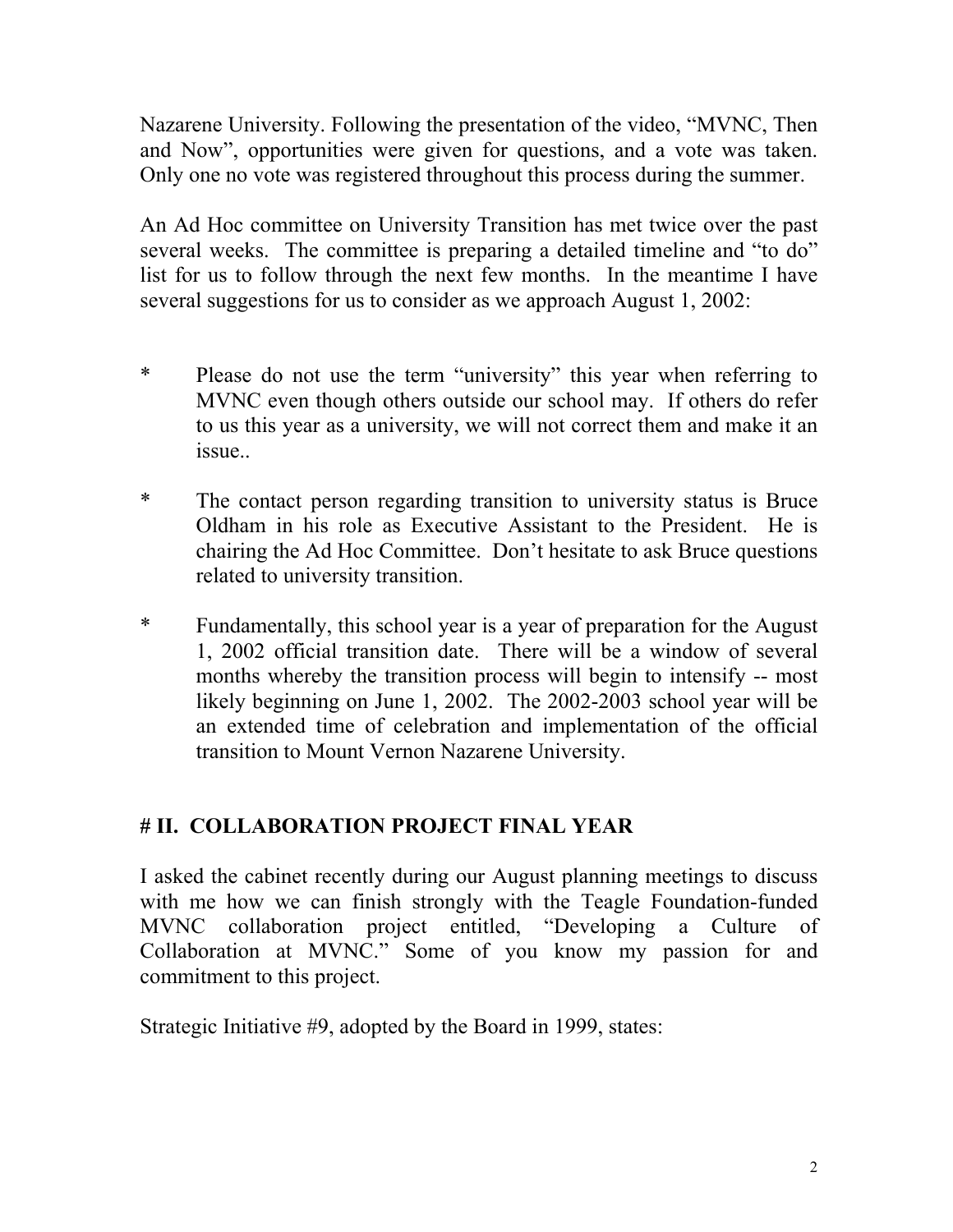"Identify ways and means to creatively and strategically collaborate with institutions and agencies regarding mutually beneficial academic and administrative partnerships."

I am on record as stating that a school our size and age will rise or fall during the next twenty five years to the degree they embrace institutional collaboration as institutional strategy and a way of life for working within and between institutions.

Having said this, and knowing my intense commitment to institutional collaboration, the cabinet discussed rather candidly our progress and setbacks over the past two years as we at MVNC seek to make a paradigm shift in the way we work with each other. A workshop is planned this Thursday morning during the faculty institute to highlight campus wide collaborative projects pursued this past year. I have asked Dr. Margie Bennett, the Collaborative Taskforce chairperson, and the senior administrators to give to me by October 1 a list of the collaborative initiatives during the past two years with the specific academic and administrative divisions involved.

I have tried to stay in the background of the project, and let the process work, bumps and all. The cabinet acknowledges some mistakes we have made, while celebrating the successes and the increasing spirit of collaboration among more and more MVNC employees.

Please join me in a commitment to complete year three of this project successfully. I will continue to look for seed money from within the operational budget, foundations, and other external sources to enable us to continue our pursuit of a "culture of collaboration" at MVNC. We are not just involved in a three year "exercise" because we have some funds from the Teagle Foundation. Rather, we are in a lifestyle change that can fundamentally alter the way we work and relate to each other. This dramatic shift must be ongoing, and aggressively pursued. I say this knowing from my experiences on other collaborative ventures at the state and national level that not everyone on campus will feel as passionately as I about this imperative.

Several Task Forces will be working throughout this academic year. Their goals include developing recommendations regarding "streamlining" our administrative processes, and changes in our academic and administrative structures to facilitate institutional collaborative initiatives, improve decision making, and enhance communication campus wide. Support them in their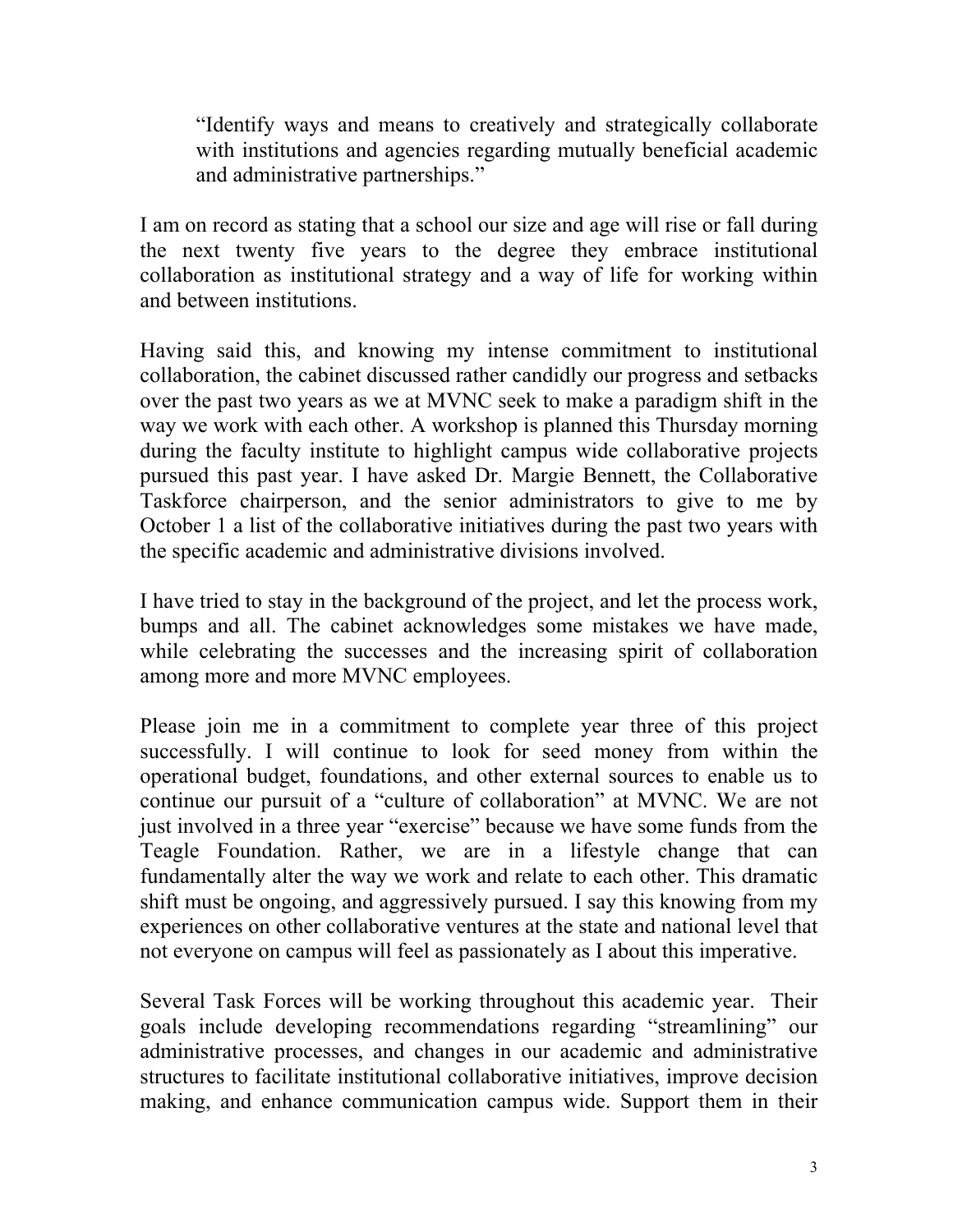efforts, and our attempts campus wide to slowly but surely develop a culture of collaboration at MVNC. I really do believe a vibrant and visionary future for MVNC depends on it.

## **# III. 2001 REVISED VISION STATEMENT**

In the 1991 strategic agenda document, a vision statement was included that closely paralleled the vision statement in the 1999-2009 strategic agenda. It was an excellent statement, but much too long to be memorized and quoted by employees. Remember the statement?

During the better part of last school year, we worked together on campusto capture in a few words the essence of our institutional vision. The process was fascinating. In late May, the Board approved a statement I feel the MVNC employees formulated:

## MOUNT VERNON NAZARENE COLLEGE:

### AN ACADEMIC COMMUNITY OF FAITH, SHAPING CHRIST-LIKE LEADERS FOR LIFELONG SERVICE.

Ephesians 4:11-13

You have a copy of this statement on your tables. I hope you take the copy with you and keep it close to your work station. I hope you memorize the words!

This vision will remain a lofty dream and noble thought with no significant relationship to the reality on this campus unless it is actualized in and through faculty, staff, and administrators. Increasingly I pray that all of us will view our work at MVNC as a sacred calling, and fulfill our specific responsibilities out of a profound commitment to biblical principles, Christian values, and our theological traditions.

Your calling and vocation at MVNC is as important as mine. I must value you, respect you, support you, coach you, correct you, instruct you, confront you, guide you and encourage you. I seek your counsel, as well. You are my brothers and sisters in Christ as well as my colleagues and co-workers. This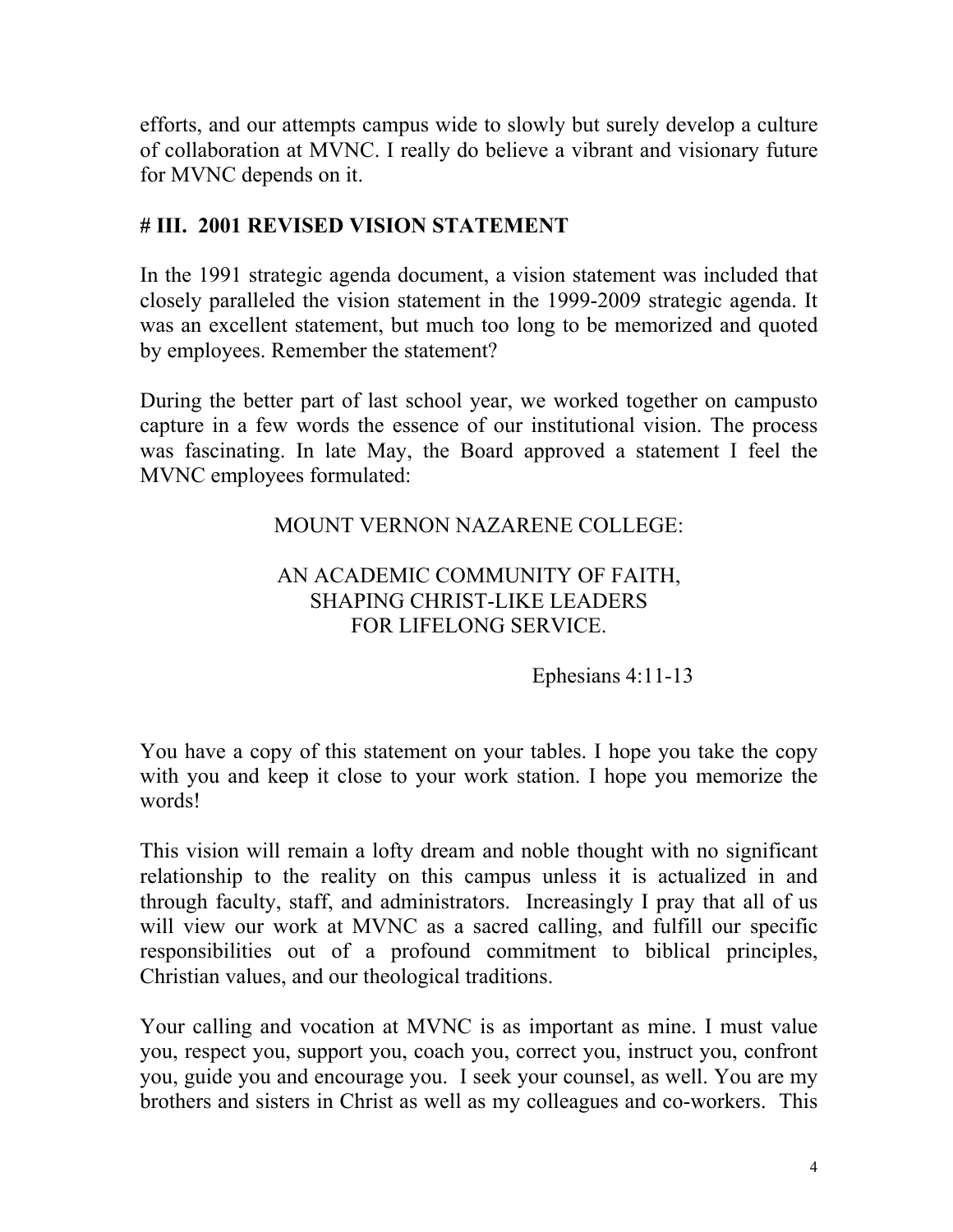Christianly way of relating to each other in our community of faith should characterize us at our best, and convict us at our worst. If I give up on the belief, however, that little by little we are becoming the academic community of faith we claim to be, I am rendered worthless to you and to this institution.

# **# IV. REAFFIRMING GRACE IN OUR ACADEMIC COMMUNITY**

Recently, I read the book, PROMISE AND DESTINY: Grace in the History of Point Loma Nazarene University. The institution, overlooking the Pacific Ocean outside San Diego, California, is celebrating it's centennial celebration this year. It is a fascinating story of God's grace in the life and work of the school that began in 1901 as the Nazarene University in Pasadena, California.

As I read the book, though institution specific to PLNU, I continually related the theme of grace to MVNC's rather brief but phenomenal thirty-three year history.

In recent days, I have celebrated more particularly the dimension of grace in the lives of MVNC's faculty, staff, and administrators. I marvel at your stories when I have opportunities to talk with you. Your love for this college is deeply rooted. Work here is far from just a job for you. I know there are exceptions. But I'm choosing not to focus on the exceptions, and instead celebrate with the large majority who believe profoundly in the mission, vision, values, and guiding principles of MVNC.

I want to hear more of these stories. Please share with me your story, and some thoughts on ways you believe we can more obviously function in our individual assignments as a grace-filled community of faith—an academic community of faith shaping Christ-like leaders for lifelong service.

I promise to read every e-mail sent to me. I will not keep score on who does and does not respond, nor can I attempt to reply to each note. I promise, however, to take every message seriously.

# **CONCLUSION**

Before you is placed a booklet, LEAD WITH A SERVANT HEART. I shared these thoughts last year with pastors in a week-long seminar. I ask each of you to read the booklet sometime during the next two weeks. I want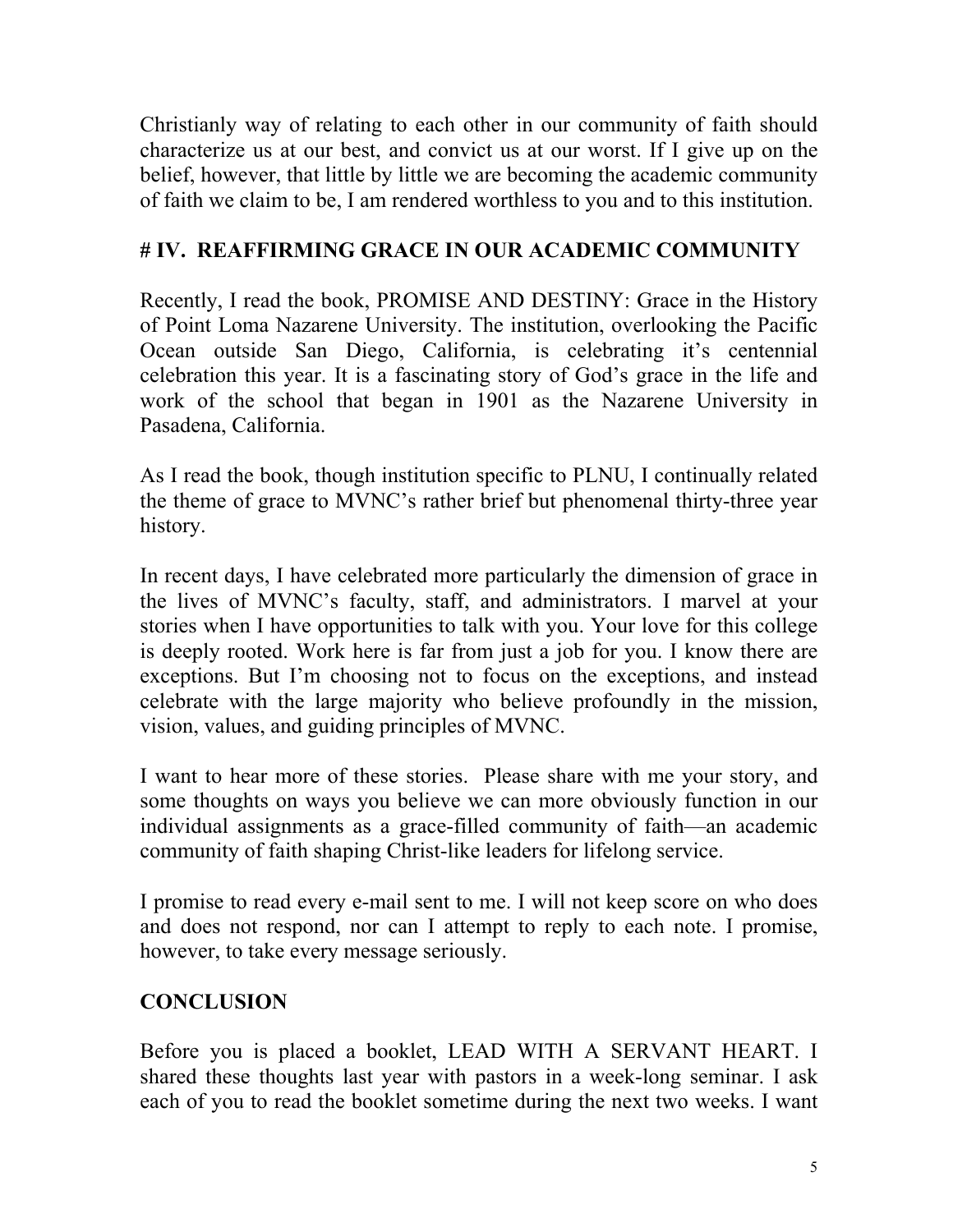every one of you to view yourself as a leader. Read the book as if I'm writing to your personally. Because I am!

Leadership is influence, and occurs any time a person attempts to influence the life of an individual, or the behavior of a group.

My definition of a Christ-like Leader is " humble service to others for the purpose of enabling them, through teaching and example, to live their lives under the Lordship of Christ, and to understand, accept, and fulfill their ministry to each other and their mission in the world." Each of us functions as leader at different times in our assignments and responsibilities at MVNC.

Also on your tables are campus plan brochures. When you are "weary in well doing," review this brochure when you wonder how your specific responsibility at MVNC is making any real difference in the life of the institution. It projects out twenty years to how, in faith, we believe our campus will look in the year 2020. We are often so close to the tall trees that we cannot see the beauty of the forest. We are all involved in the ongoing development of a 401-acre campus that will live on and fulfill the university's mission and vision long after we have departed this life.

By the way, the first meeting of the 32-member Task Force on the new MVNC Gym Convocation Center will meet on September 10, 2001. We will know in September if our request is granted for \$1.4 million dollars for continued renovation of our natural science labs, and 500,000 for the development of our property joining the Kokosing River. A recommendation will be made on November 1, 2001 to the Board of Trustees regarding a consultant to lead us through a feasibility study for capital campaign to fund new construction projects and scholarship endowment.

If it is true that "poverty of purpose is worse than poverty of wealth," then let us celebrate anew the purpose—the vision—that drew us initially to MVNC and continues to keep us here! Great expectations? Yes! University standing. A culture of collaboration. A dynamic Vision. Grace Reaffirmed in our Academic community. An aggressive 20-year growth plan. Servant hearts! Our passion for excellence and service compels us to do no less than to "ATTEMPT GREAT THINGS FOR GOD, AND EXPECT GREAT THINGS FROM GOD!"